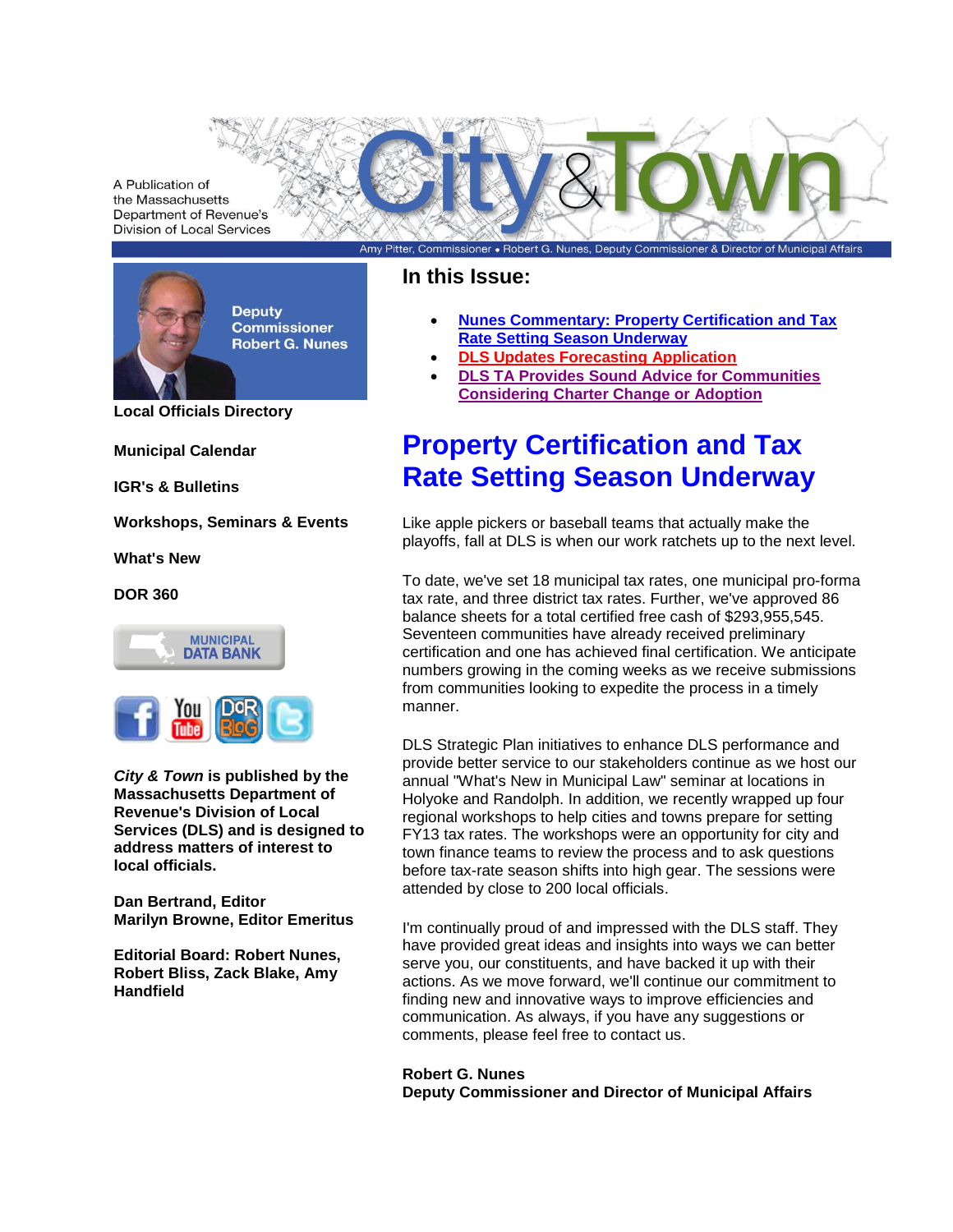## <span id="page-1-0"></span>**DLS Updates Forecasting Application**

**Rick Kingsley - Municipal Data Management and Technical Assistance Bureau Chief**

The Division is pleased to announce that our Revenue and Expenditure Forecasting application has been updated to include your community's most recent historical data and is ready to use for FY2014 and future years. Forecasting is a powerful management and policy-making tool that allows local officials to readily evaluate different policy options under various fiscal scenarios. The application is available for download on our website at: [http://www.mass.gov/dor/local-officials/municipal-data](http://dls-listserver.dor.state.ma.us/t/28993/42598/6831/2001/)[and-financial-management/financial-mgt](http://dls-listserver.dor.state.ma.us/t/28993/42598/6831/2001/)[assistance/calcandforms.html](http://dls-listserver.dor.state.ma.us/t/28993/42598/6831/2001/).

The three years of historical revenue information that is pre-loaded into the application comes directly from the tax rate recap sheet. The application relies on Schedule A data for historical expenditures so some data entry is required to account for spending up through the current budget year. The forecast is broken down into manageable sections, enabling users to systematically work through a comprehensive list of revenues and expenditures and project them forward through FY2017. For example, the property tax sheets allow the user to project new growth by property class, estimate changes in assessed valuation and explore the impact of overrides, exclusions or shifting the tax burden on the tax rate(s).

Whether you use our application or rely on your own spreadsheet tools for revenue and expenditure forecasting, forecasting is a worthwhile means to assess if current spending trends are sustainable and if your budget is structurally balanced going forward. It can help your community measure the fiscal impacts of multi-year contracts, new debt issues, future employee benefits, new or expanded services or the impact of proposed capital expenditures. Ultimately, forecasting provides important context to frame the policy decisions that all communities face when allocating scare revenue among competing needs, determining the balance between operating and capital spending or deciding on management strategies for the long-term.

<span id="page-1-1"></span>**DLS Technical Assistance Section Provides Sound Advice for Communities Considering Charter**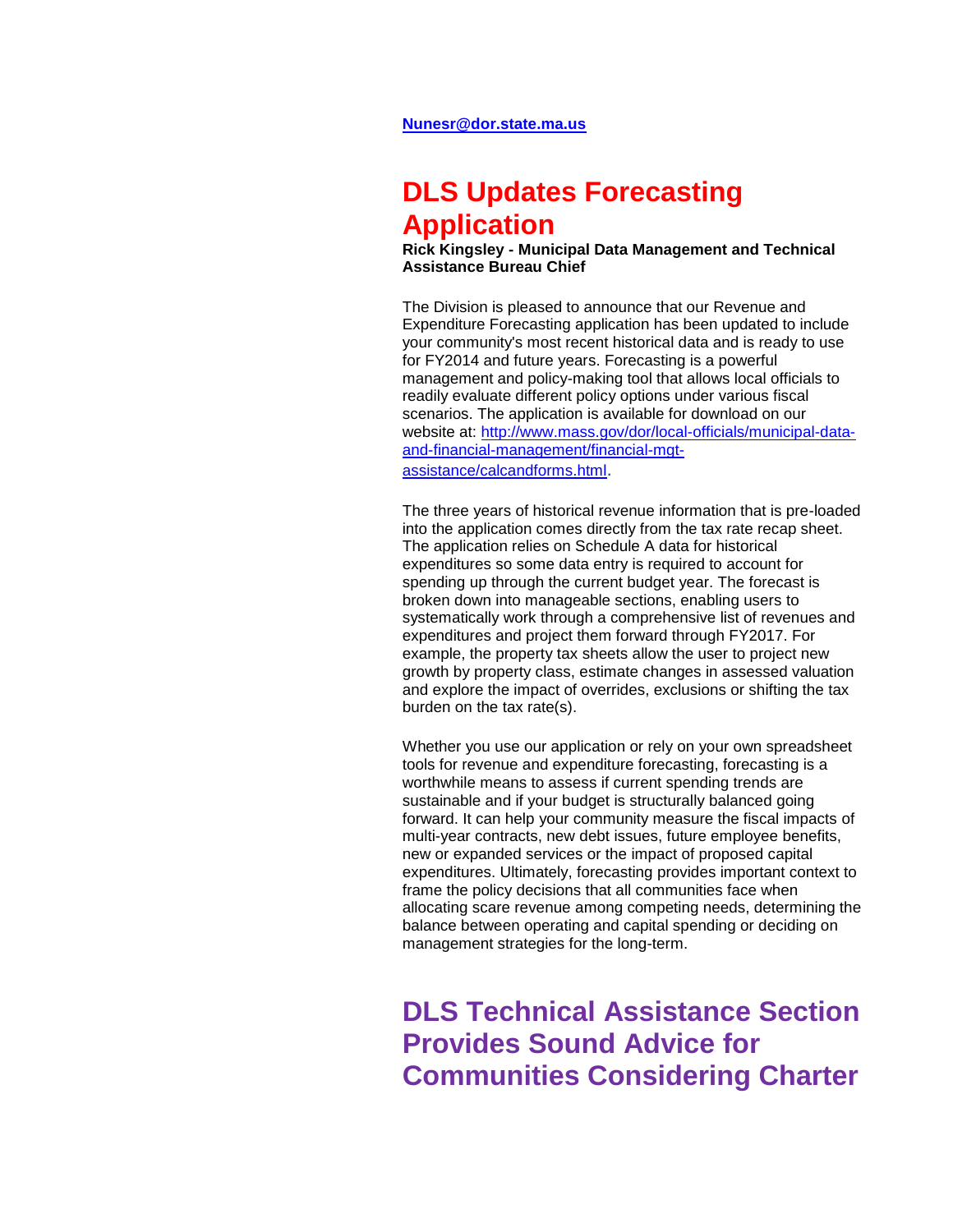## **Change or Adoption**

#### **Bob Bliss - Director of Strategic Planning and Worcester and Springfield Office Manager**

The Technical Assistance Section of DLS is a valuable resource for communities considering a charter revision or adoption of a new charter. In the past few years, TA staff have spoken with local officials or met with government study committees in the communities of Westport, Hopkinton, Groton, Littleton, Haverhill, Medway, Hamilton, Kingston, Ayer, Westwood, Orange, Pepperell and Wrentham. Some of the communities have enacted charter changes; others have studied changes but not enacted. Perhaps surprising, less than half of the Commonwealth's cities and towns have adopted charters using either a Special Act or a Charter Commissioner, so it is entirely possible that many more communities will reach out to TA for assistance in the future.

It's not uncommon for a community to decide to form a government study committee after the conclusion of a TA financial management report since those reports frequently analyze shortcomings in a community's governance. There are two paths to adopting or revising a charter. The longer process involves the establishment of a Charter Review Commission that may adopt a new charter, revise an existing charter, or amend selected charter provisions. A Charter Commission's work is directed by statute and will take 18 to 24 months to conclude its work. The quicker route to charter adoption or revision is to receive legislative approval through a Special Act signed by the Governor under Ch. 43B. Either way, the term charter refers to a written instrument that defines the government structure under which a city or town operates, and that may create local offices; distribute powers, duties and responsibilities among local offices; and that may establish and define certain procedures to be followed by a city or town government. (MGL Ch. 4, Sec. 7, Clause 5.)

State law does not mandate or prescribe any procedure for arriving at proposed charter revisions when a special act is to be drafted. However, a local government study committee, typically appointed by the selectmen, or when town meeting directs, by the moderator, is a frequently used method. The appointing authority is not restricted to a set number of committee members, can define the charge of the committee broadly to encompass all aspects of local government or more narrowly define the scope of inquiry, and may direct the completion of work within a set time. Once a charter proposal is drafted as a special act, it must be presented to the city council, mayor or town meeting for approval and authorization for submission to the General Court. In virtually every instance, voter approval is required to accept the charter.

*City and Town* recently interviewed three local officials who had positive experience working with TA on proposed charter changes.

Peter Cunningham, former chairman and currently vice chairman of Groton's Board of Selectman, first encountered TA staff during a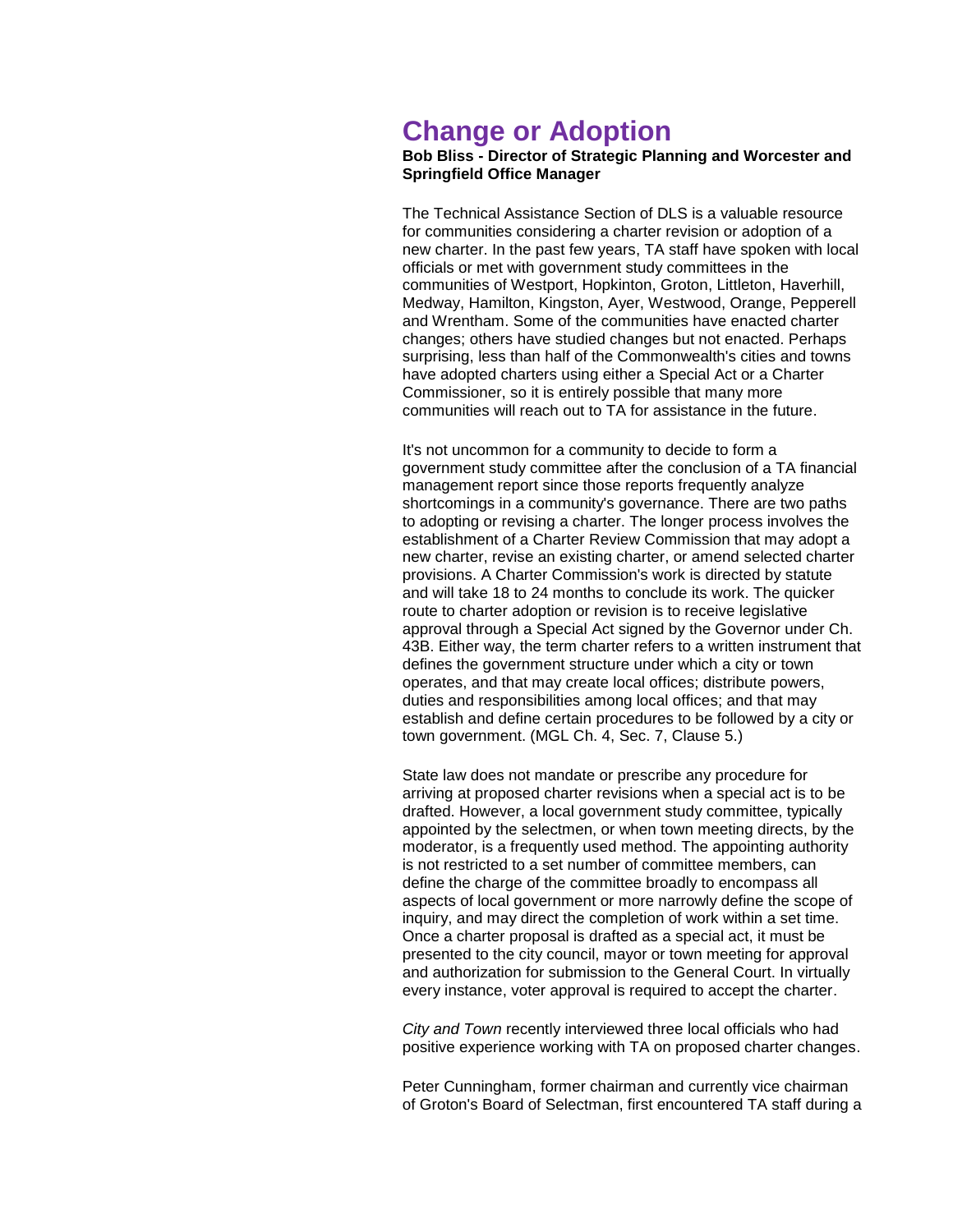management review and then asked them back in 2006. "While they did not find major problems, they did look at our overall structure and reliance on volunteers and they pointed out that was not a good management structure going forward, that the complexities of local government require more professional management," Cunningham said.

The town adopted TA's advice to set up a Government Study Committee and to propose change using a special act, Cunningham recalled.

"As it turned out it took two years. We formed a Government Study Committee with representation from across the town. We held numerous meetings with stakeholders and at the end of the day came up with a draft charter. We worked with existing charter documents from neighboring communities and picked and chose bits and pieces we felt met the needs of Groton. Fairly early on we decided we wanted to advocate for a strong town manager and for the most part we got that," Cunningham said.

How would he assess DLS' role? "They (TA staff) were helpful in planting the seed that the town needed to evolve. At a population of 10,000 or so in Groton, voters from their own experience understood that preparing and administering a \$32 million budget with governance that dated back to colonial times did not make sense."

The proposed charter passed town meeting overwhelmingly and was approved at town election.

"Putting us on the track to do it was the most significant piece of advice we took from DLS," Cunningham concluded, "and I would recommend using them."

Cunningham, a selectman since 1996, said the aftermath of the charter change has been better, more responsive and accountable government.

Not all charter reviews lead to changes. Pauline Conley was on the Ayer Board of Selectman which requested a financial management review in 2007. Many of the report's recommendations were not adopted, but were considered by the Government Study Committee convened in August 2010, on which Conley served.

The committee reported its recommendations to the Board of Selectmen in February of this year and while several proposals were submitted to the Town Meeting in May, only one passed; a reduction of the Board of Selectmen from five to three members.

"We met with (TA staff) Joe Markarian twice and availed ourselves of his expertise by email throughout the course of the study," she said. Conley said she "absolutely" would recommend TA assistance to other communities contemplating charter review.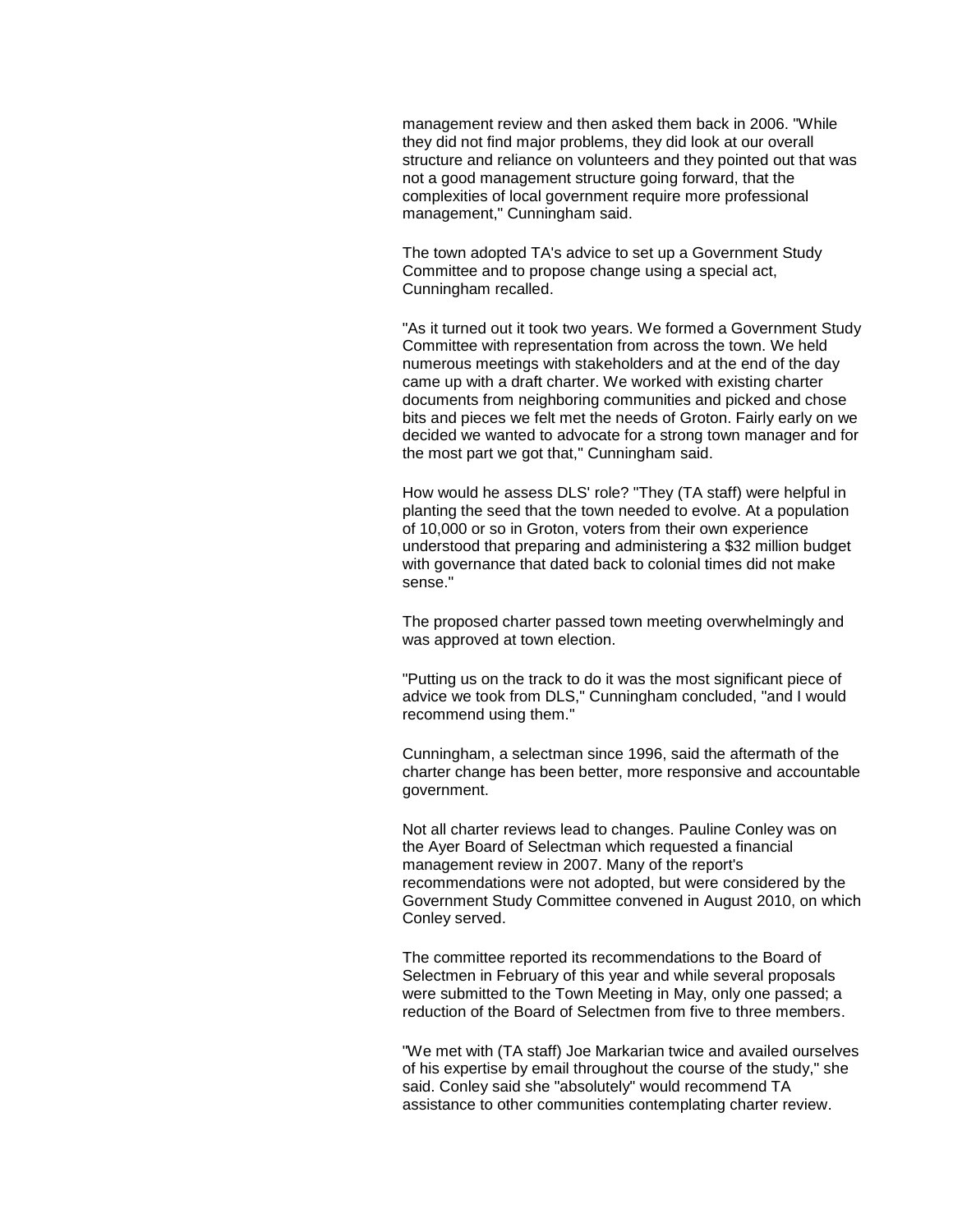Pepperell is currently in the midst of a charter review. Town Administrator John Moak said he contacted TA staff at the suggestion of the Department of Housing and Community Development. That led to Joe Markarian and Rick Kingsley speaking to the town's Charter Commission on best practices in terms of the town government structure.

"Their presentation opened the eyes of the Commission on the need for a more vertical organizational chart. We have many independent boards which lead to difficulty in determining authority. This is the main reason for the creation of a Charter Commission and Rick and Joe's presentation strengthened that commitment," Moak said. "I would highly recommend this service to anyone considering a new charter or change to an existing charter. Some of their suggestions will be hard for towns without charters to adopt, but the need for the commissioners to know best practice is very important."

The work in Pepperell is ongoing. "Our Charter Commission was formed in early May and is in the beginning stages. This service was important to have a positive start to the process. I believe it will eliminate some wasted energy on the part of the commission," Moak concluded.

For further information and assistance go to...........

[http://www.mass.gov/dor/local-officials/municipal-data-and](http://dls-listserver.dor.state.ma.us/t/28993/42598/6832/2002/)[financial-management/financial-mgt](http://dls-listserver.dor.state.ma.us/t/28993/42598/6832/2002/)[assistance/restructuring.html](http://dls-listserver.dor.state.ma.us/t/28993/42598/6832/2002/)

[http://www.mass.gov/dor/docs/dls/mdmstuf/technical](http://dls-listserver.dor.state.ma.us/t/28993/42598/6833/2003/)[assistance/faq/charterstudycommittee.pdf](http://dls-listserver.dor.state.ma.us/t/28993/42598/6833/2003/)

#### **October Municipal Calendar**

#### **1 - Collector - Mail Semi-Annual Tax Bills**

For communities using the regular semi-annual payment system, actual tax bills or optional preliminary bills should be mailed by this date.

#### **1 - Taxpayer - Semi-Annual Preliminary Tax Bill - Deadline for Paying Without Interest**

According to M.G.L. Ch. 59, Sec. 57C, this is the deadline for receipt of the preliminary tax payment without interest in communities using the annual preliminary tax billing system, unless the bills were mailed after August 1. If mailed after August 1, the payment is due November 1, or 30 days after the bills were mailed, whichever is later.

#### **1 - Taxpayer - Deadline for Applying to Have Land Classified as Agricultural/Horticultural Land or Recreational Land, M.G.L. Ch. 61A and Ch. 61B.**

According to M.G.L. Ch. 61A, Sections 6 and 8, and Ch. 61B, Sections 3 and 5, this is the deadline to apply to Assessors to have land valued, taxed and classified as agricultural/horticultural or recreational land in the next fiscal year, unless a revaluation program is being conducted for that fiscal year. Under M.G.L. Ch. 59, Section 38 and DOR guidelines, Assessors must review all property valuations and make adjustments to ensure current fair cash valuations every year. Because a revaluation program is being conducted every